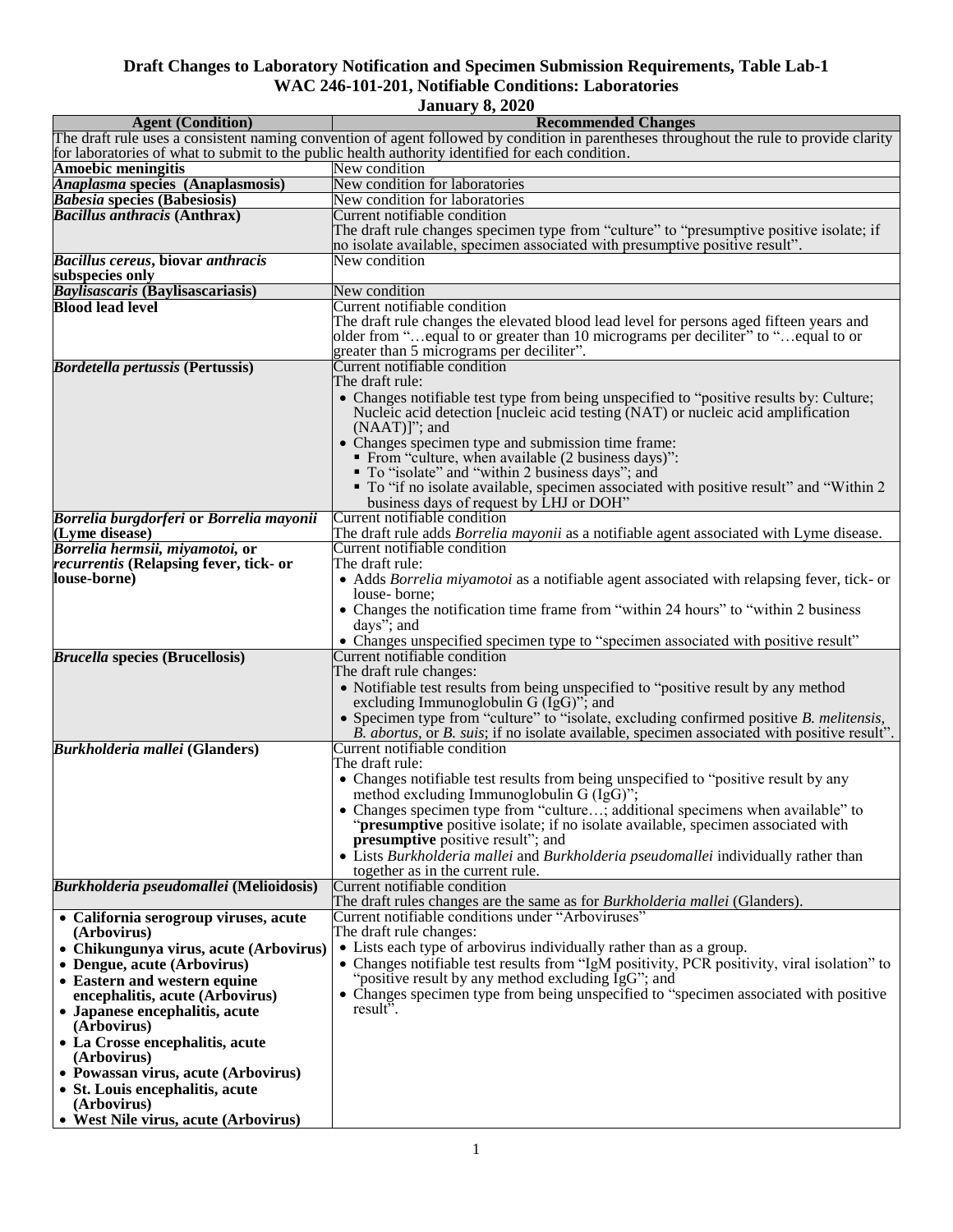| <b>Campylobacter species</b>            | Current notifiable condition                                                              |
|-----------------------------------------|-------------------------------------------------------------------------------------------|
| (Campylobacteriosis)                    | The draft changes:                                                                        |
|                                         | • Changes notifiable test results from being unspecified to "positive results by culture; |
|                                         | nucleic acid detection (NAT or NAAT); antigen detection"; and                             |
|                                         | • Changes specimen type from being unspecified to "isolate; if no isolate available,      |
|                                         | specimen associated with positive result".                                                |
| Candida auris                           | New condition                                                                             |
|                                         |                                                                                           |
| Carbapenem-resistant                    | New condition                                                                             |
| Enterobacteriaceae:                     |                                                                                           |
| Klebsiella species                      |                                                                                           |
| E. coli                                 |                                                                                           |
| <b>Enterobacter species</b>             |                                                                                           |
| $CD4 + lymphocyte counts and/or CD4 %$  | Current notifiable condition.                                                             |
| (patients aged thirteen or older)       | The draft corrects the notifiable agent (condition) from "CD4 + $(T4)$ lymphocyte counts  |
|                                         | and/or CD4 + (T4) (patients aged thirteen or older)" to "CD4 + lymphocyte counts and/or   |
|                                         | CD4 % (patients aged thirteen or older)".                                                 |
| Chlamydophila psittaci (Psittacosis)    | Current notifiable condition                                                              |
|                                         | The draft:                                                                                |
|                                         | • Updates the agent name from "Chlamydophila psittaci" to "Chlamydia psittaci";           |
|                                         | • Changes notifiable test results from being unspecified to "positive result by any       |
|                                         |                                                                                           |
|                                         | method excluding IgG"; and                                                                |
|                                         | • Changes specimen type from unspecified to "specimen associated with positive result".   |
| Chlamydia trachomatis                   | Current notifiable condition                                                              |
|                                         | The draft rule:                                                                           |
|                                         | • Changes notifiable test results from being unspecified to "positive and indeterminate"  |
|                                         | result by any method"; and                                                                |
|                                         | • Makes annual submission of de-identified negative screening results notifiable          |
| Clostridium botulinum (Botulism)        | Current notifiable condition                                                              |
|                                         | The draft rule changes specimen type:                                                     |
|                                         | • From "Serum and/or stool; any other specimens available (i.e., foods submitted for      |
|                                         | suspected foodborne case; debrided tissue submitted for suspected wound botulism)";       |
|                                         | • To "Presumptive positive isolate; if no isolate available, specimen associated with     |
|                                         | presumptive positive result".                                                             |
| Coccidioides (Coccidioidomycosis)       | New condition                                                                             |
|                                         |                                                                                           |
|                                         |                                                                                           |
|                                         |                                                                                           |
| <b>Coronavirus</b>                      | New notifiable condition: MERS-associated coronavirus                                     |
| <b>SARS-associated coronavirus</b>      |                                                                                           |
| <b>MERS-associated coronavirus</b>      | Current notifiable condition: SARS-associated coronavirus                                 |
|                                         | The draft rule changes specimen type and submission timeframe:                            |
|                                         |                                                                                           |
|                                         | • From "isolate or clinical specimen associated with positive result" and "within 2       |
|                                         | business days";                                                                           |
|                                         | • To "presumptive positive isolate" and "within 2 business days"; and                     |
|                                         | • To "if no isolate available, specimen associated with presumptive positive result" and  |
|                                         | "within 2 business days of request by LHJ or DOH"                                         |
| Corynebacterium Diphtheria (Diphtheria) | Current notifiable condition                                                              |
|                                         | The draft rule changes:                                                                   |
|                                         | • Notifiable test results from being unspecified to "positive results by culture, nucleic |
|                                         | acid detection (NAT or NAAT)";                                                            |
|                                         | • Specimen type and submission time frame:                                                |
|                                         | • From "culture" and "within 2 business days";                                            |
|                                         | ■ To "isolate" and "within 2 business days"; and                                          |
|                                         | • To "if no isolate available, specimen associated with positive result" and "within 2    |
|                                         | business days of request by LHJ or DOH"                                                   |
| Coxiella burnetii (Q fever)             | Current notifiable condition.                                                             |
|                                         | The draft rule changes specimen type from "culture" to "specimen associated with          |
|                                         | presumptive positive result"                                                              |
|                                         |                                                                                           |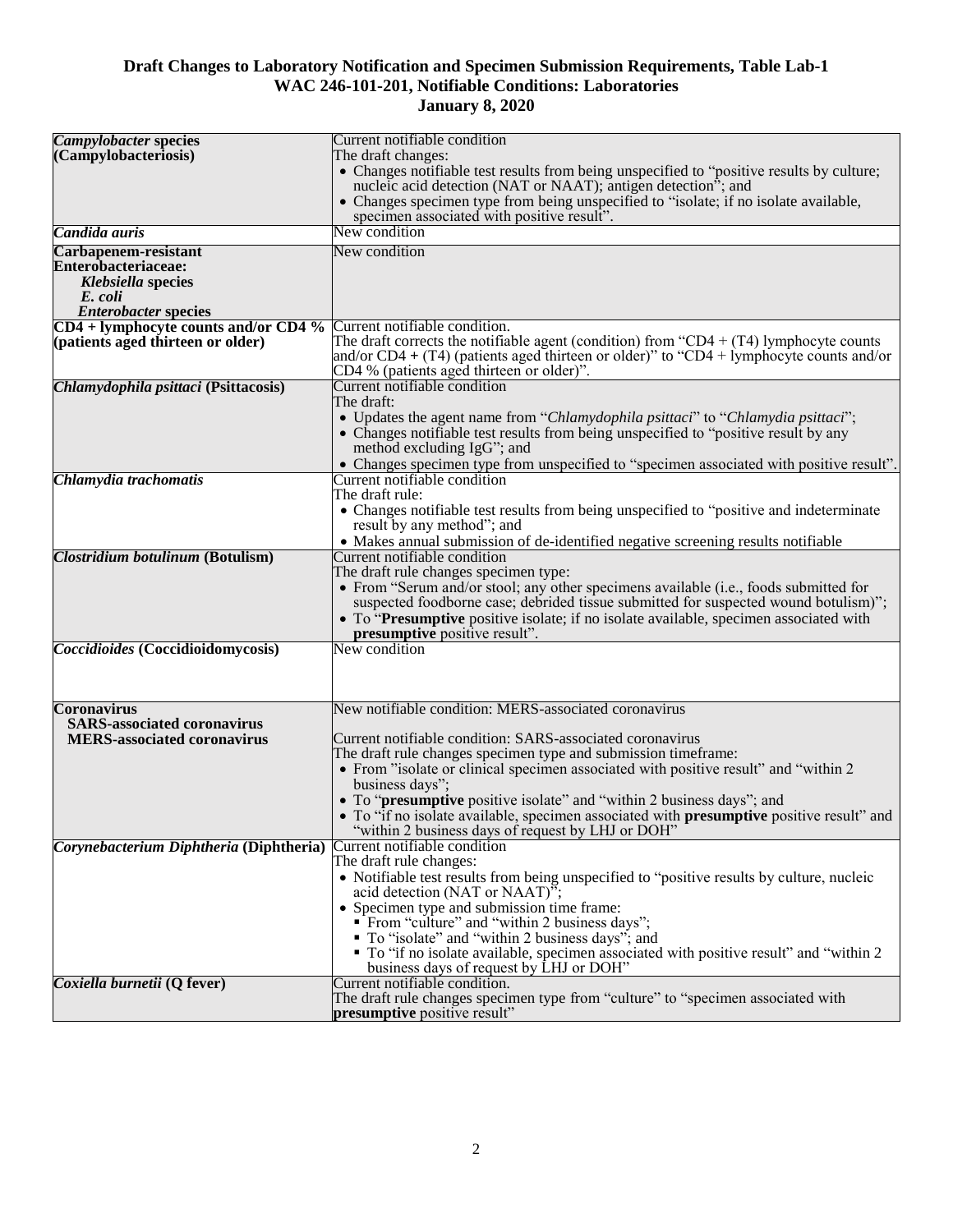| <b>January 8, 2020</b>                                           |                                                                                                                                                                         |
|------------------------------------------------------------------|-------------------------------------------------------------------------------------------------------------------------------------------------------------------------|
| • Crimean-Congo hemorrhagic fever                                | Current notifiable conditions under "Viral hemorrhagic fever"                                                                                                           |
| virus (Viral hemorrhagic fever)                                  | The draft rule:                                                                                                                                                         |
| • Ebola virus (Viral hemorrhagic fever)                          | • Lists each type of arbovirus individually rather than as a category of "viral"                                                                                        |
| • Guanarito virus (Viral hemorrhagic                             | hemorrhagic fever: Arenaviruses, Bunyaviruses, Filoviruses, Flaviviruses" as exists in                                                                                  |
| fever)                                                           | the current rule; and                                                                                                                                                   |
| • Junin virus (Viral hemorrhagic fever)                          | • Changes specimen type:                                                                                                                                                |
| • Lassa virus (Viral hemorrhagic fever)                          | • From "isolate or clinical specimen associated with positive result";<br>• To " <b>presumptive</b> positive isolate; if no isolate available, specimen associated with |
| • Lujo virus (Viral hemorrhagic fever)                           | presumptive positive result".                                                                                                                                           |
| • Machupo virus (Viral hemorrhagic                               |                                                                                                                                                                         |
| fever)                                                           |                                                                                                                                                                         |
| • Marburg virus (Viral hemorrhagic                               |                                                                                                                                                                         |
| fever)                                                           |                                                                                                                                                                         |
| • Sabia virus (Viral hemorrhagic fever)                          |                                                                                                                                                                         |
| Cryptococcus gattii or undifferentiated                          | Current notifiable condition                                                                                                                                            |
| Cryptococcus species [i.e. Cryptococcus                          | The draft rule:                                                                                                                                                         |
| not identified as C. neoformans]                                 | • Revises the condition name from "Cryptococcus non v. neoformans" to "Cryptococcus"                                                                                    |
|                                                                  | <i>gattii</i> or undifferentiated <i>Cryptococcus</i> species (i.e., <i>Cryptococcus</i> not identified as C.<br>neoformans;                                            |
|                                                                  | • Adds notifiable test type of "positive results by any method excluding cryptococcal                                                                                   |
|                                                                  | antigen";                                                                                                                                                               |
|                                                                  | • Adds notification time frame and whom to notify as "within 2 business days to LHJ";                                                                                   |
|                                                                  | • Changes specimen type and submission time frame:                                                                                                                      |
|                                                                  | • From "culture (2 business days) or other specimens upon request";                                                                                                     |
|                                                                  | • To "isolate; if no isolate available, specimen associated with positive result                                                                                        |
|                                                                  | (excluding serum)" and "within 2 business days"; and                                                                                                                    |
|                                                                  | • To "serum" and "within 2 business days of request by LHJ or DOH".                                                                                                     |
| Cryptosporidium (Cryptosporidiosis)                              | Current notifiable condition                                                                                                                                            |
|                                                                  | The draft rule changes are limited to clarification of the current rule.                                                                                                |
| Cyclospora cayetanensis (Cyclosporiasis)                         | Current notifiable condition                                                                                                                                            |
|                                                                  | The draft rule changes specimen submission time frame from within "2 business days" to                                                                                  |
|                                                                  | "within 2 business days of request by LHJ or DOH".<br>New condition                                                                                                     |
| Echinococcus granulosus or E.<br>multilocularis (Echinococcosis) |                                                                                                                                                                         |
| <b>Ehrlichia species</b>                                         | New condition                                                                                                                                                           |
| (Ehrlichiosis)                                                   |                                                                                                                                                                         |
| Francisella tularensis (Tularemia)                               | Current notifiable condition                                                                                                                                            |
|                                                                  | The draft rule changes specimen type from "culture or other appropriate clinical material"                                                                              |
|                                                                  | to "presumptive positive isolate; if no isolate available, specimen associated with                                                                                     |
|                                                                  | presumptive positive result".                                                                                                                                           |
| Giardia duodenalis, G. lamblia, G.                               | Current notifiable condition                                                                                                                                            |
| <i>intestinalis</i> (Giardiasis)                                 | The draft rule changes are limited to clarification of the current rule.                                                                                                |
| $Haemophilus influenzae$ (children $< 5$                         | Current notifiable condition                                                                                                                                            |
| years of age)                                                    | The draft rule changes:<br>• Notifiable test results from being unspecified to "positive result from specimen from a                                                    |
|                                                                  | normally sterile site by: culture, nucleic acid detection (NAT or NAAT)";                                                                                               |
|                                                                  | • Specimen type from "culture, from sterile sites only, when type is unknown" to                                                                                        |
|                                                                  | "isolate; if no isolate available, specimen associated with positive result".                                                                                           |
| Hantaviral infection, including, but not                         | Current notifiable condition                                                                                                                                            |
| limited to:                                                      | The draft rule changes:                                                                                                                                                 |
| • Andes virus                                                    | • The name of the condition from hantavirus" to "hantaviral infection" and lists types of                                                                               |
| • Bayou virus                                                    | viruses as examples;                                                                                                                                                    |
| • Black Creek Canal virus                                        | • Specimen type from being unspecified to "specimen associated with positive result";                                                                                   |
| • Dobrava-Belgrade virus                                         | and                                                                                                                                                                     |
| • Haantan virus                                                  | • Specimen submission time frame from "on request" to "within 2 business days".                                                                                         |
| • Seoul virus                                                    |                                                                                                                                                                         |
| • Sin nombre virus                                               |                                                                                                                                                                         |
| <b>Hepatitis A virus</b>                                         | Current notifiable condition                                                                                                                                            |
|                                                                  | The draft rule adds "nucleic acid detection (NAT or NAAT)" as a notifiable tests result.                                                                                |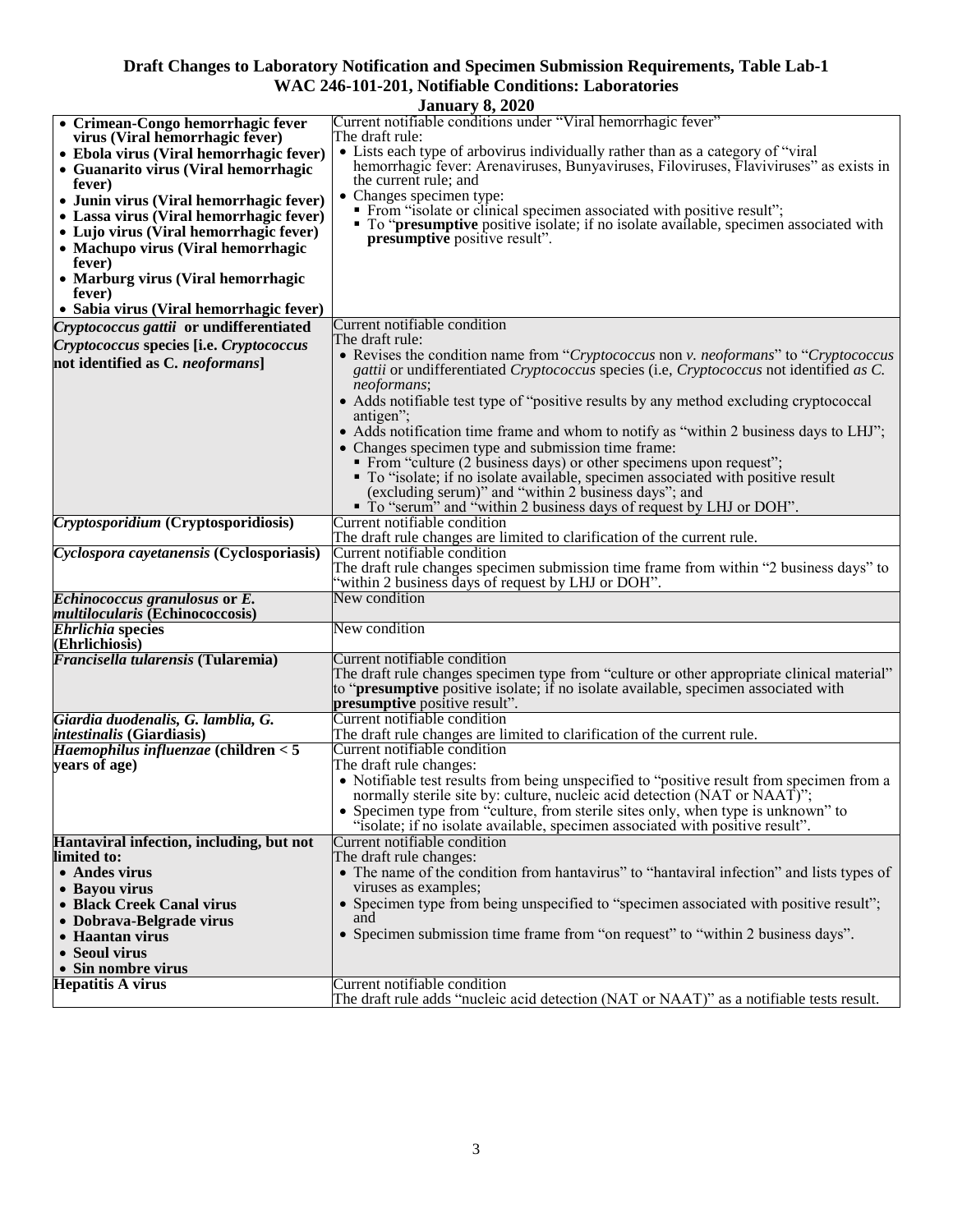|                                         | <b>January 8, 2020</b>                                                                                            |
|-----------------------------------------|-------------------------------------------------------------------------------------------------------------------|
| <b>Hepatitis B Virus</b>                | Current notifiable condition                                                                                      |
|                                         | The draft rule:<br>• Eliminates differentiation between acute and chronic hepatitis B by creating one             |
|                                         | hepatitis B virus row;                                                                                            |
|                                         | • Changes notifiable test results                                                                                 |
|                                         | $\bullet$ From:                                                                                                   |
|                                         | o "IgM positivity<br>o HBsAg (surface antigen)                                                                    |
|                                         | o HBeAg (E antigen)                                                                                               |
|                                         | $\circ$ HBV DNA"                                                                                                  |
|                                         | • To "positive results for:<br>$\circ$ IgM anti-HBc                                                               |
|                                         | o HBsAg                                                                                                           |
|                                         | $\circ$ HBeAg                                                                                                     |
|                                         | $\circ$ HBV nucleic acid detection (NAT or NAAT) either qualitative or quantitative e.g.,                         |
|                                         | PCR or genotyping"; and<br>• To "if associated with a positive result listed above, and available:                |
|                                         | o Hepatocellular enzyme levels;                                                                                   |
|                                         | o Pregnancy status;                                                                                               |
|                                         | o Negative IgM anti-HBc result".                                                                                  |
|                                         | • Changes notification of test results from "monthly" for chronic hepatitis B to "within<br>24 hours";            |
|                                         | • Changes specimen type from being unspecified to "specimen associated with positive                              |
|                                         | result"; and                                                                                                      |
|                                         | • Changes specimen submission time frame from "on request" to "within 2 business days                             |
| <b>Hepatitis C Virus</b>                | of request by LHJ or DOH".<br>Current notifiable condition                                                        |
|                                         | The draft rule:                                                                                                   |
|                                         | • Changes notifiable test results from being unspecified to:                                                      |
|                                         | • "Positive result by any method";<br>• "Positive and nonpositive results for:                                    |
|                                         | o HVC nucleic acid detection (NAT or NAAT) for qualitative, quantitative, and                                     |
|                                         | genotype tests"; and                                                                                              |
|                                         | • "If associated with a positive result and available:                                                            |
|                                         | o Hepatocellular enzyme levels;<br>o Pregnancy status;                                                            |
|                                         | o Negative result for IgM anti-HAV;                                                                               |
|                                         | o Negative result for IgM anti-HBc";                                                                              |
|                                         | • Changes notification of test results from "monthly" to "within 2 business days";                                |
|                                         | • Changes specimen type from being unspecified to "specimen associated with positive"<br>result <sup>5</sup> ;    |
|                                         | • Changes specimen submission time frame from being unspecified to "within 2 business                             |
|                                         | days of request by LHJ or DOH"; and                                                                               |
| <b>Hepatitis D Virus</b>                | • Makes annual submission of de-identified negative screening results notifiable.<br>Current notifiable condition |
|                                         | The draft rule:                                                                                                   |
|                                         | • Changes notifiable test results from being unspecified to:                                                      |
|                                         | • "Positive result by any method"; and                                                                            |
|                                         | • "If associated with a positive result and available: Hepatocellular enzyme levels";                             |
|                                         | • Changes specimen type from being unspecified to "specimen associated with positive"<br>result"; and             |
|                                         | • Changes specimen submission time frame from "on demand" to "within 2 business"                                  |
|                                         | days of request by LHJ or DOH".                                                                                   |
| <b>Hepatitis E Virus</b>                | Current notifiable condition<br>The draft rule:                                                                   |
|                                         | • Changes notifiable test results from being unspecified to:                                                      |
|                                         | • "Positive result by any method"; and                                                                            |
|                                         | • "If associated with a positive result and available: Hepatocellular enzyme levels";                             |
|                                         | • Changes specimen type from being unspecified to "specimen associated with positive<br>result"; and              |
|                                         | Changes specimen submission time frame from "on demand" to "within 2 business days                                |
|                                         | of request by LHJ or DOH".                                                                                        |
| Histoplasma capsulatum (histoplasmosis) | New condition                                                                                                     |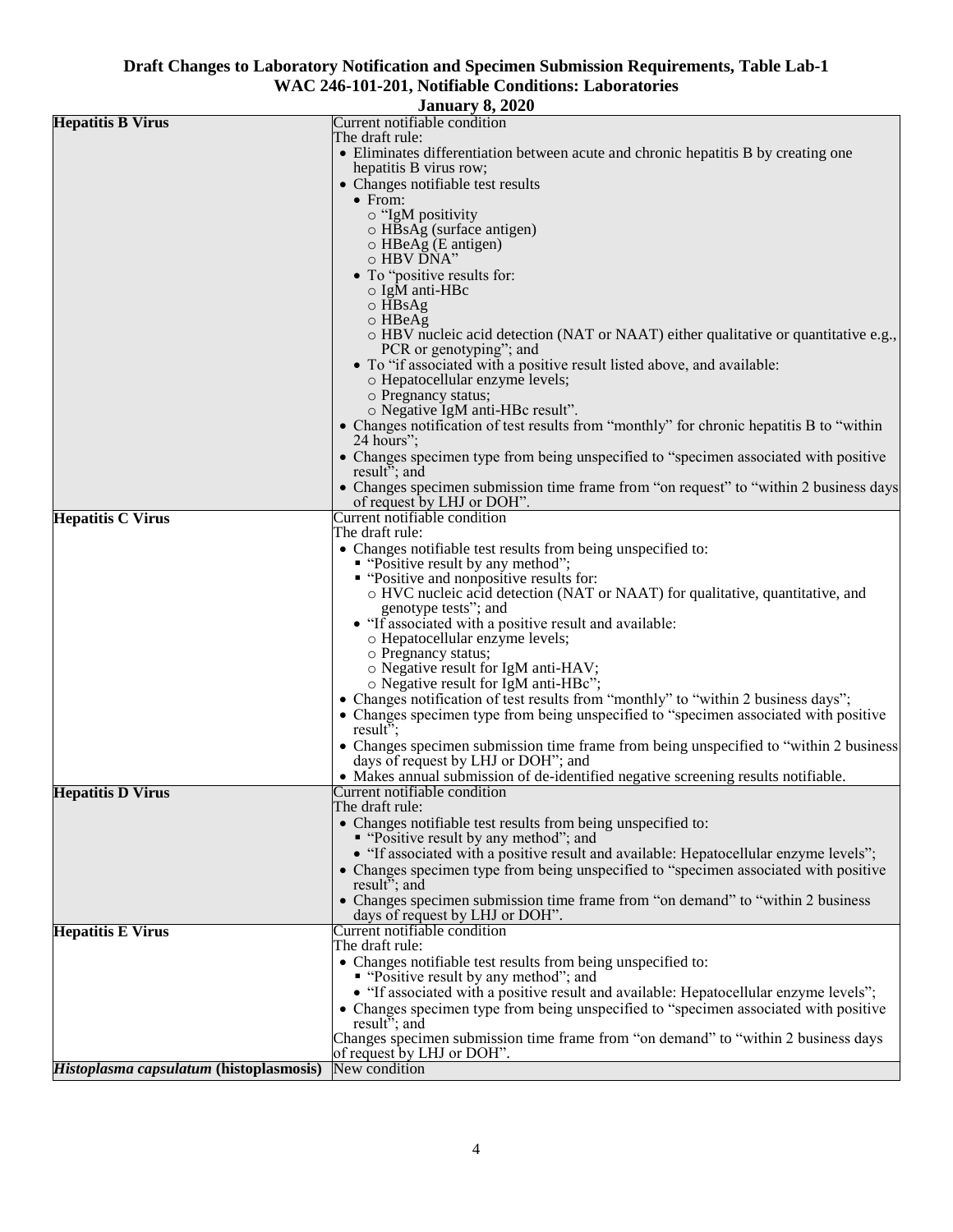| Human immunodeficiency virus (HIV)     | Current notifiable condition<br>The draft rule:                                                                                                                                   |
|----------------------------------------|-----------------------------------------------------------------------------------------------------------------------------------------------------------------------------------|
|                                        | • Consolidates HIV notification into a single row;                                                                                                                                |
|                                        | • Changes notifiable test results:                                                                                                                                                |
|                                        | • From examples of "positive Western Blot assays, P24 antigen or viral culture tests"                                                                                             |
|                                        | and "II viral load detection test result – detectable and undetectable";                                                                                                          |
|                                        | • To "positive and indeterminate results and subsequent negative results associated<br>with those positive or indeterminate results for:                                          |
|                                        | o Antibody detection tests (including RST);                                                                                                                                       |
|                                        | o Antigen detection tests (including RST);                                                                                                                                        |
|                                        | $\circ$ Viral culture;                                                                                                                                                            |
|                                        | o HIV nucleic acid detection (NAT or NAAT) tests:                                                                                                                                 |
|                                        | • Qualitative and quantitative; and                                                                                                                                               |
|                                        | • Detectable and undetectable HIV antiviral resistance testing genetic sequences";<br>• Changes notification of test results from "monthly" to "within 2 business days";          |
|                                        | • Changes the specimen type and time frame from being unspecified to " $N/A$ "; and                                                                                               |
|                                        | • Makes annual submission of de-identified negative screening results notifiable.                                                                                                 |
| <b>Human prion disease</b>             | New condition for laboratories                                                                                                                                                    |
| Influenza virus, novel or unsubtypable | Current notifiable condition                                                                                                                                                      |
| strain                                 | The draft rule changes are limited to clarification of the current rule.                                                                                                          |
| Legionella species (Legionellosis)     | Current notifiable condition                                                                                                                                                      |
|                                        | The draft rule changes:                                                                                                                                                           |
|                                        | • Notifiable test results from being unspecified to "positive by any method"; and<br>• Specimen type from "culture" to "isolate; if no isolate available, respiratory specimen    |
|                                        | associated with positive test result if available (e.g., PCR positive)".                                                                                                          |
| Leptospira species (Leptospirosis)     | Current notifiable condition                                                                                                                                                      |
|                                        | The draft rule changes:                                                                                                                                                           |
|                                        | • Notifiable test results from being unspecified to "positive by any method"; and                                                                                                 |
|                                        | • Specimen type from "culture" to "isolate; if no isolate available, specimen associated                                                                                          |
| Listeria monocytogenes                 | with positive result".<br>Current notifiable condition                                                                                                                            |
| (Listeriosis)                          | The draft rule changes:                                                                                                                                                           |
|                                        | • Notifiable test results from being unspecified to "positive result for specimen from                                                                                            |
|                                        | normally sterile site by: culture, nucleic acid detection (NAT or NAAT); and                                                                                                      |
|                                        | • Specimen type from "culture" to "isolate; if no isolate available, specimen associated<br>with positive result".                                                                |
| <b>Mumps virus</b>                     | Current notifiable condition                                                                                                                                                      |
|                                        | The draft rule changes:                                                                                                                                                           |
|                                        | • Notifiable test results from "acute: IgM positivity; PCR positivity" to "positive result                                                                                        |
|                                        | for: culture; Nucleic acid detection (NAT or NAAT); IgM" and                                                                                                                      |
|                                        | • Specimen type and submission time frame:                                                                                                                                        |
|                                        | • From "isolate or clinical specimen associated with positive result (2 business days)";<br>• To "isolate; if no isolate available, specimen associated with positive result" and |
|                                        | "within 2 business days"; and                                                                                                                                                     |
|                                        | • To "specimen associated with positive IgM" and "within 2 business days of request                                                                                               |
|                                        | by LHJ or DOH".                                                                                                                                                                   |
| Mycobacterium tuberculosis complex     | Current notifiable condition<br>The draft rule changes:                                                                                                                           |
|                                        | • Consolidates and renames the condition from "Mycobacterium tuberculosis" to                                                                                                     |
|                                        | "Mycobacterium tuberculosis complex";                                                                                                                                             |
|                                        | • Notifiable test results from being unspecified and "antibiotic sensitivity for first                                                                                            |
|                                        | isolates" to "positive result for: culture; Nucleic acid detection (NAT NAAT); drug                                                                                               |
|                                        | susceptibilities (molecular and culture based)"; and<br>• Specimen type from "culture" to " Mycobacterium tuberculosis complex positive                                           |
|                                        | isolate (earliest available isolate for the patient)"                                                                                                                             |
| Neisseria gonorrhoeae (Gonorrhea)      | Current notifiable condition                                                                                                                                                      |
|                                        | The draft rule:                                                                                                                                                                   |
|                                        | • Changes notifiable test results from being unspecified to "positive and indeterminate"                                                                                          |
|                                        | result by any method";<br>• Changes specimen type and submission time frame from being unspecified to "N/A";                                                                      |
|                                        | and                                                                                                                                                                               |
|                                        | • Makes annual submission of de-identified negative screening results notifiable.                                                                                                 |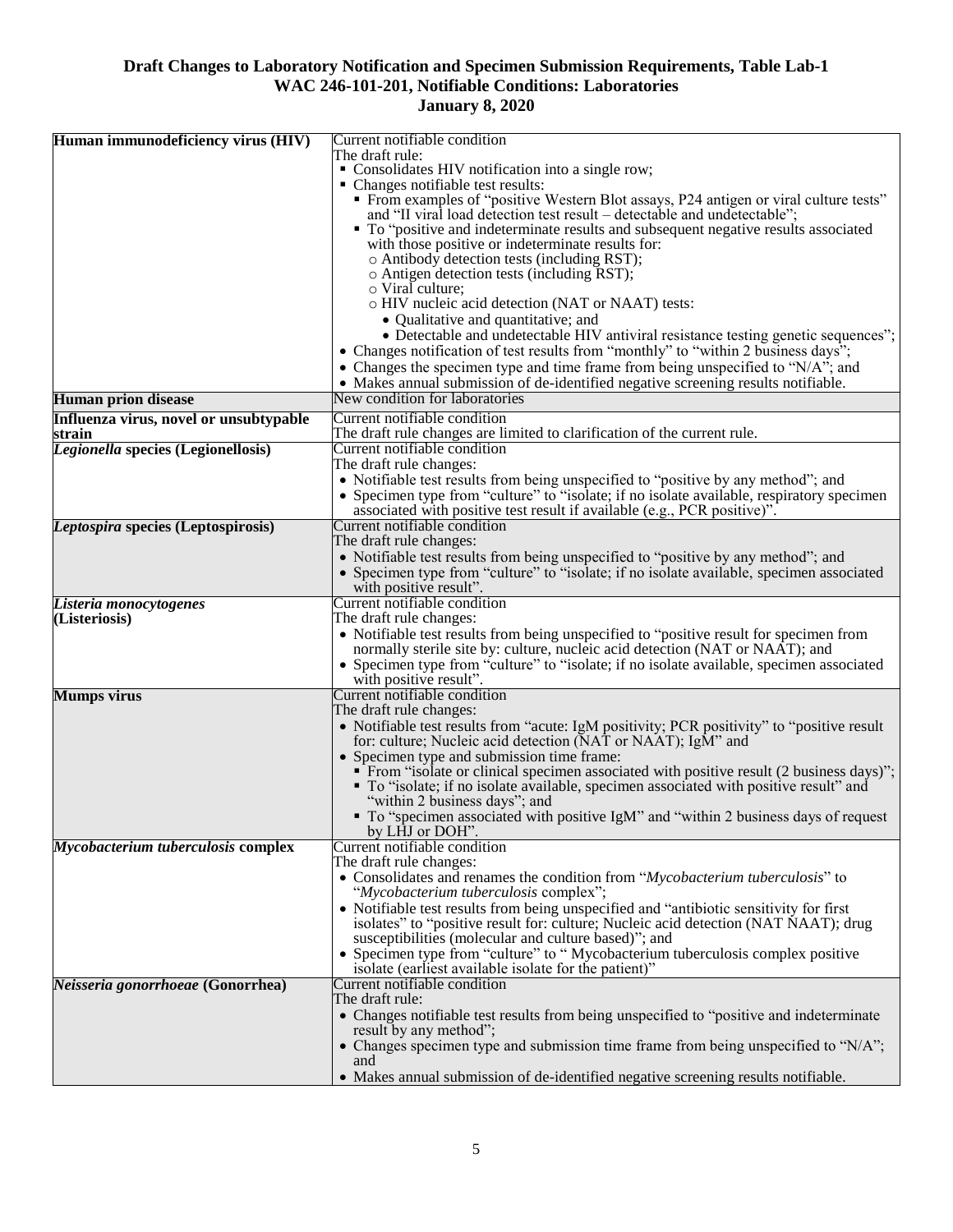|                                                          | Current notifiable condition                                                                                                                   |
|----------------------------------------------------------|------------------------------------------------------------------------------------------------------------------------------------------------|
| Neisseria meningitides (Meningococcal                    |                                                                                                                                                |
| disease)                                                 | The draft rule changes:                                                                                                                        |
|                                                          | • Notifiable test results from being unspecified to "positive result for specimen from a                                                       |
|                                                          | normally sterile site by any method"; and                                                                                                      |
|                                                          |                                                                                                                                                |
|                                                          | • Specimen type and submission time frame:                                                                                                     |
|                                                          | • From "culture (from sterile sites only) (2 business days)";<br>• To "isolate from a normally sterile site" and "within 2 business days"; and |
|                                                          |                                                                                                                                                |
|                                                          | • To "if no isolate available, specimen associated with positive result" and "within 2                                                         |
|                                                          | business days of request by LHJ or DOH".                                                                                                       |
|                                                          | Current notifiable condition                                                                                                                   |
| Plasmodium species (Malaria)                             |                                                                                                                                                |
|                                                          | The draft rule changes:                                                                                                                        |
|                                                          | • Notifiable test results from being unspecified to "positive results for:                                                                     |
|                                                          | • Nucleic acid detection (NAT or NAAT);                                                                                                        |
|                                                          | • Malaria-specific antigens by rapid diagnostic test;                                                                                          |
|                                                          |                                                                                                                                                |
|                                                          | $\blacksquare$ PCR:                                                                                                                            |
|                                                          | • Microscopy (thick or thin smear)"; and                                                                                                       |
|                                                          | • Specimen type from being unspecified to "specimen associated with positive result".                                                          |
| <b>Poliovirus (Poliomyelitis)</b>                        | Current notifiable condition                                                                                                                   |
|                                                          |                                                                                                                                                |
|                                                          | The draft rule changes are limited to clarification of the current rule.                                                                       |
| <b>Rabies virus</b>                                      | Current notifiable condition                                                                                                                   |
|                                                          | The draft rule changes the condition from "rabies (human or animal)" to "rabies virus".                                                        |
| Rickettsia species including, but not                    | New condition                                                                                                                                  |
| limited to:                                              |                                                                                                                                                |
|                                                          |                                                                                                                                                |
| • Rickettsia rickettsii,                                 |                                                                                                                                                |
| • Rickettsia africae                                     |                                                                                                                                                |
| • Rickettsia conorii                                     |                                                                                                                                                |
|                                                          |                                                                                                                                                |
| • Rickettsia typhi                                       |                                                                                                                                                |
| • Rickettsia parkeri                                     |                                                                                                                                                |
| • Rickettsia philipii                                    |                                                                                                                                                |
| <b>Rubella</b>                                           | New condition for laboratories                                                                                                                 |
|                                                          |                                                                                                                                                |
|                                                          |                                                                                                                                                |
| Rubeola (measles virus)                                  | Current notifiable condition                                                                                                                   |
|                                                          | The draft rule changes:                                                                                                                        |
|                                                          | • Notifiable test results from "IgM positivity; PCR positivity" to "positive result by                                                         |
|                                                          | culture; IgM; Nucleic acid detection (NAT or NAAT)";                                                                                           |
|                                                          |                                                                                                                                                |
|                                                          | • Specimen type and submission time frame:                                                                                                     |
|                                                          | o From "isolate or clinical specimen associated with positive result (2 business days)";                                                       |
|                                                          |                                                                                                                                                |
|                                                          | o To "isolate and specimen associated with positive culture; NAT or NAAT result"                                                               |
|                                                          | and "within 2 business days"; and                                                                                                              |
|                                                          | o "Specimen associated with positive IgM; other specimen" and "within 2 business                                                               |
|                                                          |                                                                                                                                                |
|                                                          | days of request by LHJ or DOH".                                                                                                                |
| Salmonella species (Salmonellosis,                       | Current notifiable condition                                                                                                                   |
|                                                          | The draft rule changes specimen type from "culture" to "isolate; if no isolate available,                                                      |
| typhoid fever)                                           |                                                                                                                                                |
|                                                          | specimen associated with positive result".                                                                                                     |
| Shiga toxin-producing E. coli (STEC) /                   | Current notifiable condition                                                                                                                   |
| enterohemorrhagic E. coli                                | The draft rule changes specimen type from "culture (2 business days) or specimen if no                                                         |
|                                                          | culture is available <sup>5</sup> to "isolate; if no isolate available, specimen associated with positive                                      |
|                                                          | result" and "within 2 business days".                                                                                                          |
|                                                          |                                                                                                                                                |
| <b>Shigella species (Shigellosis)</b>                    | Current notifiable condition                                                                                                                   |
|                                                          | The draft rule changes specimen type from "culture" to "isolate; if no isolate available,                                                      |
|                                                          | specimen associated with positive result".                                                                                                     |
| Taenia solium (Taeniasis or Cysticercosis) New condition |                                                                                                                                                |
|                                                          |                                                                                                                                                |
|                                                          |                                                                                                                                                |
| Treponema pallidum (Syphilis)                            | Current notifiable condition                                                                                                                   |
|                                                          | The draft rule:                                                                                                                                |
|                                                          | • Changes notifiable test results from being unspecified to "positive and indeterminate"                                                       |
|                                                          | result by any method";                                                                                                                         |
|                                                          |                                                                                                                                                |
|                                                          | • Changes specimen type from "serum" to "specimen associated with positive result; and                                                         |
|                                                          | • Makes annual submission of de-identified negative screening results notifiable.                                                              |
| <b>Trichinella species (Trichinellosis)</b>              | Current notifiable condition                                                                                                                   |
|                                                          | The draft rule changes:                                                                                                                        |
|                                                          |                                                                                                                                                |
|                                                          | • Notifiable test results from being unspecified to "positive serologic test for                                                               |
|                                                          | Trichinella"; and                                                                                                                              |
|                                                          | • Specimen type from being unspecified to "specimen associated with positive result".                                                          |